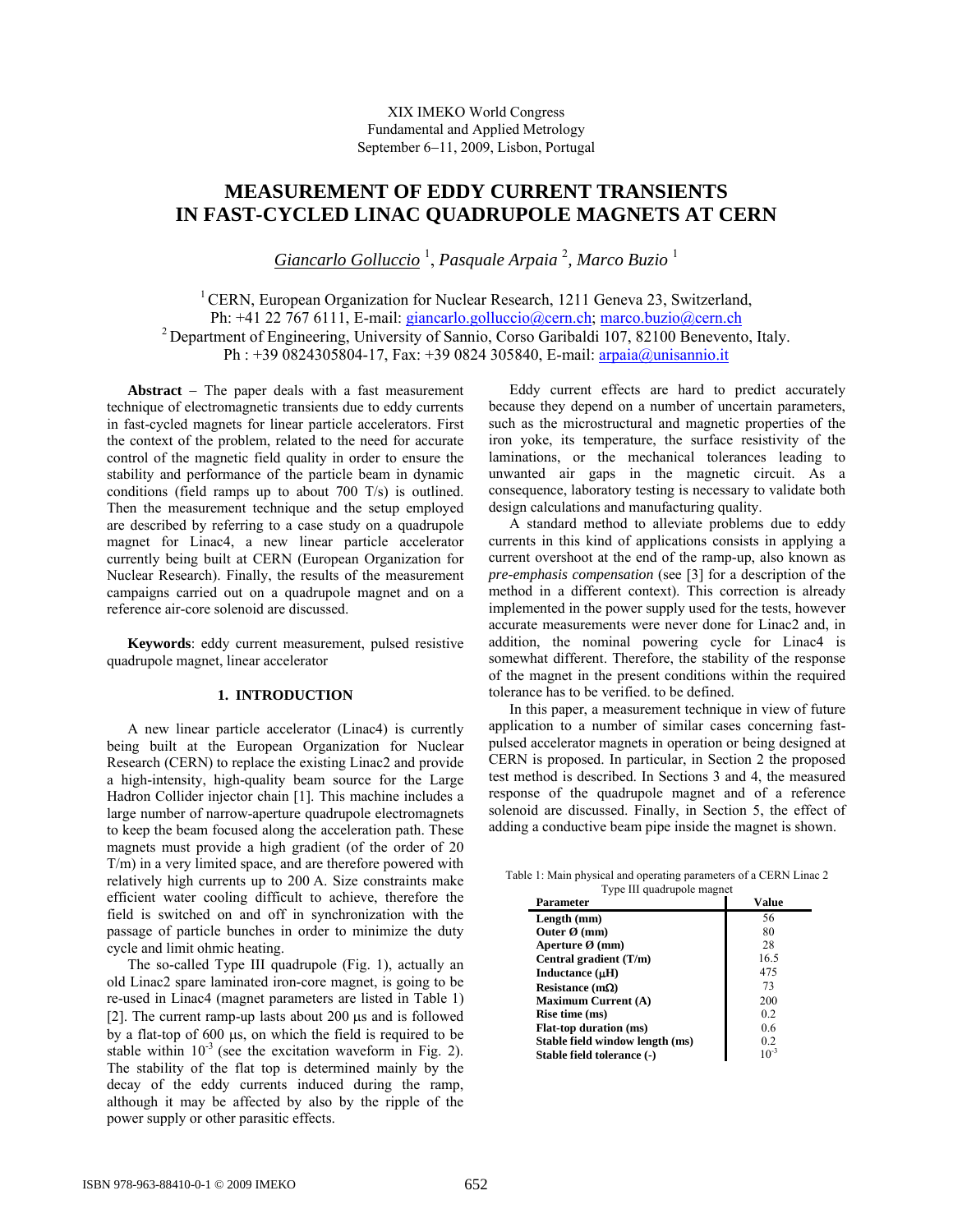

Figure 1: The quadrupole magnet on the test bench. The pick-up coil is mounted facing one of the four poles (embedded inside the insulation, hence not visible) to maximize flux linkage. The copper foil bracket fastened at the outside of the magnet is used to ground the iron yoke, both for safety and for signal integrity reasons.



Figure 2: Measured waveforms of the excitation current *I(t)* (continuous curve), the normalized magnetic flux  $\phi(t)/L_{CM}$  (dashed) and their difference relative to the flat-top value  $ΔI/I<sub>flattop</sub>$  (dotted). (see Section 2.3)



Figure 3: Power spectrum of the magnetic field signal.

# **2. MEASUREMENT METHOD**

In the following, (i) the *design of the measurement method*, (ii) the *test set up*, and (iii) *treatment of acquired signals* are illustrated.

# *2.1 Design of measurement method*

The simplest approach to the investigation of the dynamic response of a pulsed magnet consists in measuring the field transient, scaling it suitably, and comparing it to the excitation current history. Ideally, a close match points out the magnetic field follows faithfully the injected current, such as desired. Another possibility lies in the measurement of the full AC transfer function, in principle carried out by sweeping the range of frequencies of interest while recording amplitude and phase of the response. While potentially more informative, this method gives results of more difficult interpretation in a non-linear system such as an iron-dominated magnet, where saturation at high field plays a significant role. Moreover, for fast cycled linear magnets, this measurement would entail the practical difficulty of finding a power supply able to deliver a current sine wave of 400 A peak-to-peak at frequencies in the tens of kHz range. For this reason, tests have to be carried out in the time domain only; besides, in this way the information most relevant for beam control, i.e. whether (and when) the magnetic field becomes stable can be found straightforwardly.

The bandwidth of the magnetic transient considered extends well into the 100 kHz range (see Fig. 3), thus the only viable sensors are either Hall effect plates or classic fixed-coil fluxmeters (see [4] for an example of a similar application). A pick-up coil has the main advantage of being sensitive to the whole integral of the magnetic field, which is the quantity affecting the particle beam. As long as the whole field is linked, the actual position of the coil is rather unimportant, provided of course that it is stable during a measurement. In addition, the output signal is proportional to the time derivative of the field, which in this case is so high  $\sim$  700 T/s) as to guarantee a level of several Volts without the need for an expensive high-bandwidth instrumentation amplifier, as would be required for a Hall plate. Therefore, a house-made pick-up coil with  $N_T=4$  turns, length  $L_c$ =200 mm and total area  $A_c$ =80 cm<sup>2</sup> was selected.

#### *2.2 Test setup*

The setup used for the tests is shown schematically in Fig. 4. The magnet is excited by a capacitive discharge power supply (CERN-design "Maxidiscap" type), triggered externally by a 30 V square pulse (this is a long-standing CERN standard aimed at distributing trigger pulses over cable lengths of several kilometers) and current-controlled via an internal Hitec MACCplus DCCT (Direct Current-to-Current Transformer). Two additional DCCTs (Pearson, Hitec Zero-Flux) have been added externally to cross-check the measurement (results are given in Section 4.2). This power supply, conceived for stable accelerator operation over a period of decades, does not allow easy manipulation of its output waveform parameters such as ramp rate or flat-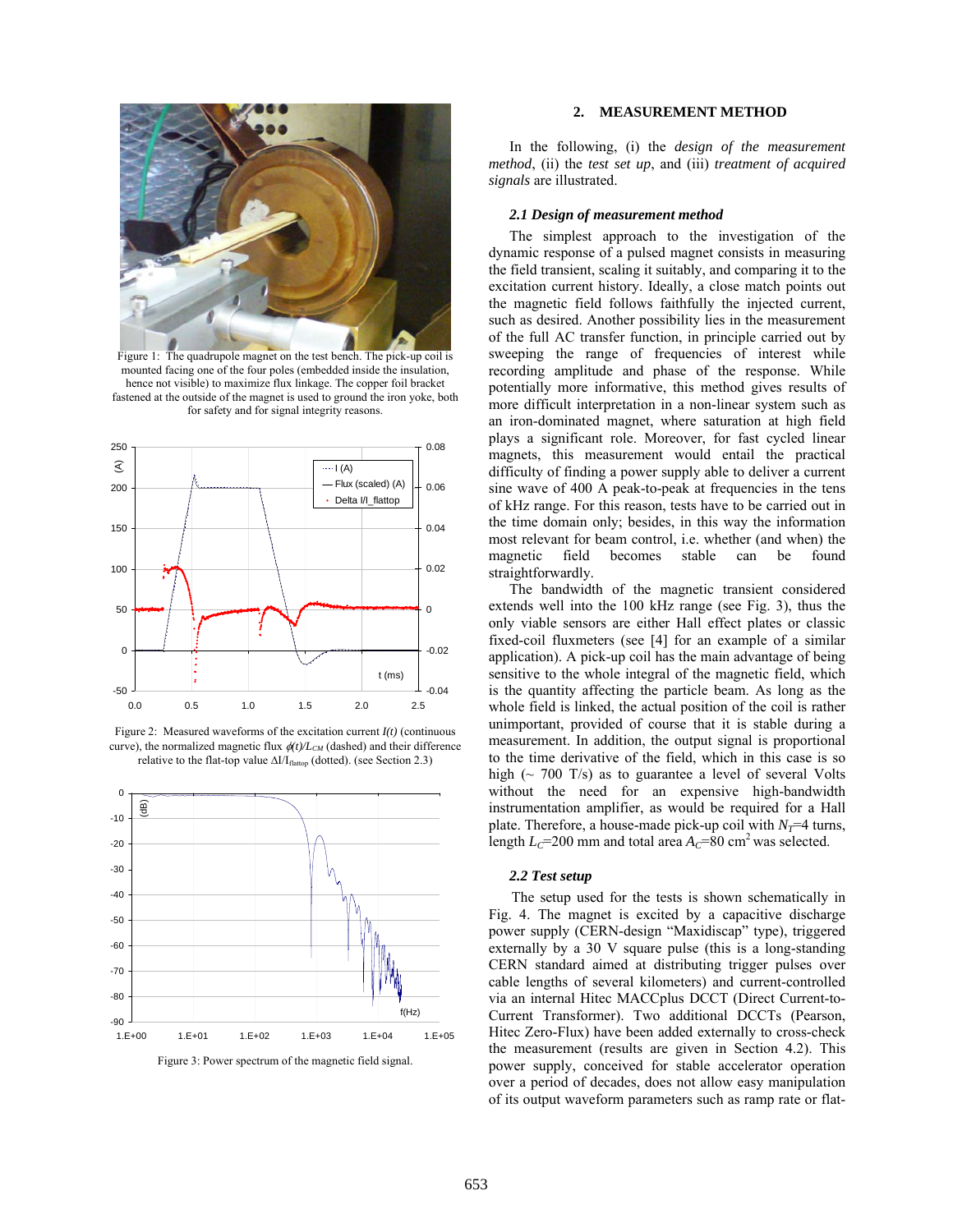top level, and this has somewhat limited the range of investigation.

Besides magnet current, the measured quantities include the output voltage of the pick-up coil and, as a term of comparison, the voltage at the terminals of the magnet coils.



The acquisition system is based upon a pair of 625 kHz, 18-bit PXI ADC cards (National Instruments M6289), connected via an embedded PXI controller to a PC running a custom LabView program and triggered synchronously to the power supply (the two ADCs are set in a master/slave configuration). The use of two cards is motivated mainly by the need to achieve up to 400 kHz sampling rate on two channels simultaneously, however it was remarked that splitting signals across different cards also helps eliminating cross-talk problems. While the pick-up coil signal  $V_C$  does not need special conditioning, the magnet coil tension signal  $V_M$  reaches about 500 V and must be divided. The signal transmission lines use either a standard twisted pair or coaxial cable with grounded shields (swapping cables proves that choosing one or the other does not affect appreciably the measurement).

#### *2.3 Treatment of acquired signals*

The e.m.f.  $V_c$  induced in the coil has to be integrated to obtain the linked flux  $\phi$ . Assuming that the quadrupole is excited starting from a demagnetized state at  $t=t_0$ ,  $\phi$  is calculated as:

$$
\phi(t) = \frac{1}{N_t} \int_{t_0}^t V_C(t) dt \tag{1}
$$

In the ideal (linear) case, this flux would be simply proportional to the excitation current via the mutual inductance  $L_{CM}$ , which depends on the geometry and on the magnetic permeability of the iron core [5]:

$$
\phi(t) = L_{CM} I(t) \tag{2}
$$

In reality, an effective current difference Δ*I* can be defined:

$$
\Delta I = \frac{\phi(t)}{L_{CM}} - I(t) \tag{3}
$$

that will be in general nonzero, containing contributions from all non-ideal effects. In Fig. 2, the rough invariance of  $\Delta I(t)$  during the ramp-up can be argued, then it undergoes a rapid transient and finally decays on the flat-top. Assuming that the transient has completely died out at the end of the flat top, i.e.  $\Delta I(t_S)=0$ , the mutual inductance is derived:

$$
L_{CM} = \frac{N_T I(t_s)}{\int_{t_0}^{t_s} V_C(t) dt}
$$
 (4)

Considering that the measured signals are affected by electrical noise, mains hum, power supply ripple etc., the accuracy of this calculation can be increased by averaging both terms over a short time interval  $t_s$ - $\Delta t \le t \le t_s$ .

## **3. ANALYSIS OF THE MAGNETIC RESPONSE**

Measurement results are best interpreted by comparing the excitation current *I* to the normalized flux  $\phi/L_{CM}$ , expressed in Amperes, as shown in Fig. 1 and Fig. 5. The relative difference Δ*I/Iflattop* can then be compared directly to the required stability tolerance. The following features of the magnetic response can be observed:

- eddy currents in the iron yoke screen field changes in the magnet aperture. As it is well-known, the field lags the current by a time Δ*t* proportional to the permeability and to the conductivity of the material (and not dependent on the ramp rate). In this case the delay in the initial (linear) part of the ramp is about 2µs.
- when the iron is in its linear (constant permeability) range, the coil voltage and the time lag will be constant. As the material starts to saturate, the dB/dt and hence the coil voltage drop, while the apparent lag increases (Fig. 5).
- At the end of the pre-emphasis transient current and magnetic field oscillate briefly. The phase delay between field and current is consistent with Δ*t*
- As the current stabilizes, eddy currents are expected to decay exponentially with a time constant of the same order as Δt.

The measured Δ*I(t)* waveform, in fact, shows on the flattop a large exponential decay effect with time constant of about  $\sim$ 100  $\mu$ s which is dramatically inconsistent with both the time constant estimated above and expectations based on eddy-current calculations. The source of this measurement artefact to date is not clear, however but is believed to be due to either a parasitic capacitance, EMC coupling or transmission line mismatch the acquisition chain. This belief is supported by the following findings:

the effect is present also when the magnetic field is generated by an air-core solenoid (see Section 4.2),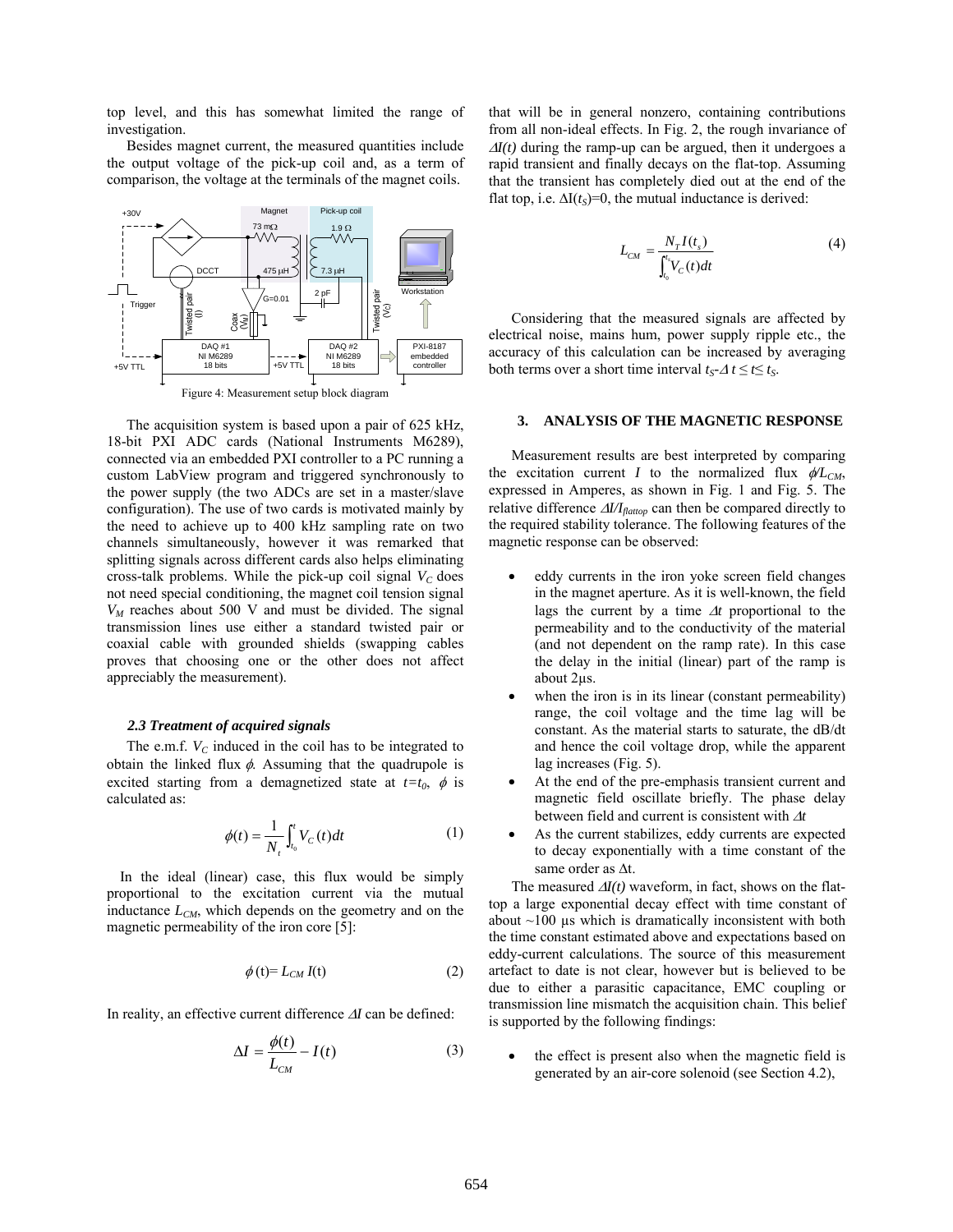

Figure 5: Measured waveforms of the excitation current and the normalized magnetic flux (detail of Fig. 1).

the effect is independent from iron yoke temperature, so magnetic viscosity-type effects [6][7] can be excluded (see the results of oven tests in Fig. 6).

The following sources of perturbation have also been ruled out:

- current flowing in the pick-up coil (the ADCs have a very high input impedance about 10 GΩ)
- high-frequency effects in the magnet conductor (the copper skin depth at a few kHz is of several millimetres, compared to the  $\sim$ 1 mm size conductor)
- thermal effects in the conductor (the temperature rise due to ohmic heating is less than  $0.1 \degree C$ )
- parasitic capacitance between the pick-up coil and the iron yoke (the capacity is very small, about 2 pF; moreover, grounding or not the yoke has no effect on the measurement)
- 50 Hz mains hum (digital notch filtering does not change the results, consistently with the spectrum shown in Fig. 3)

To summarize, the decay artefact masks completely the exponential decay of the eddy currents on the flat-top, however we believe that the time constant of the eddy currents can be estimated reliably from the time lag measured during the ramp. Moreover, in any case the measured flux can be observed to stabilize within the required  $10^{-3}$  about 400 us into the flat-top, which proves the viability of the magnets for the accelerator (let us also recall that these particular magnets have already been in operation for three decades without problems).

# **4. CHARACTERIZATION OF THE ACQUISITION SYSTEM**

In the following, (i) the *dynamic comparison of the DCCTs*, and (ii) the *reference measurement in an air-core solenoid* are illustrated.

# *4.1 Dynamic comparison of the DCCTs*

Both magnetic field and excitation current, contrary to expectations, do not appear to be perfectly stable during the flat-top, thus it was decided to investigate the dynamic performance of the internal DCCT by comparing it to two external units. The measurement was carried out with all three different sensors at the same time. As shown in Fig. 7, the sensor with the highest nominal bandwidth (Pearson) shows a large 3% drop on the flat-top that is not confirmed by the other two, which makes it unsuitable for our purposes. The Hitec Zero-Flux, conversely, is very stable on flat-top but exhibits a clear delay of about 8  $\mu$ s on the rampup, which again is not acceptable. The Hitec MACCplus DCCT in-built in the power supply, on the other hand, shows no adverse effects (besides some negligible fluctuations on the flat-top) and has been therefore used as a reference throughout the test.

## *4.2 Reference measurement in an air-core solenoid*

The acquisition chain has been tested by running the measurement inside an air-core solenoid having roughly the same resistance and inductance as the quadrupole magnet (although the field is an order of magnitude smaller). Since no iron yoke is present, the magnetic field is expected this time to follow very closely the excitation current. However, from the results shown in Fig. 8 one can see that is indeed not the case. In particular:

- on the ramp-up the current measurement *lags* the field by a delay  $\Delta t_{REF} = 5.5 \pm 0.5$  μs, where the uncertainty derives from the fact that the lag appears to increase with time. As there is no physical reason why the field should anticipate the excitation, this effect can be ascribed to the limited bandwidth of the DCCT output amplifier (note that the same problem affects the Pearson sensor, as shown in Fig. 7). A time shift equal to  $-\Delta t_{REF}$  can be used therefore to correct all Hitec MACCplus measurements taken in the quadrupole magnet, in particular those shown in Fig. 1 and 5.
- on the flat-top, an exponential decay with amplitude and rate similar to those measured in the quadrupole magnet can be observed (see Fig. 8). This confirms that the artefact is linked to the acquisition system and does not represent the behaviour of the magnet under test.



Figure 6: Essentially identical Δ*I* curves measured at 25 °C and 70 °C